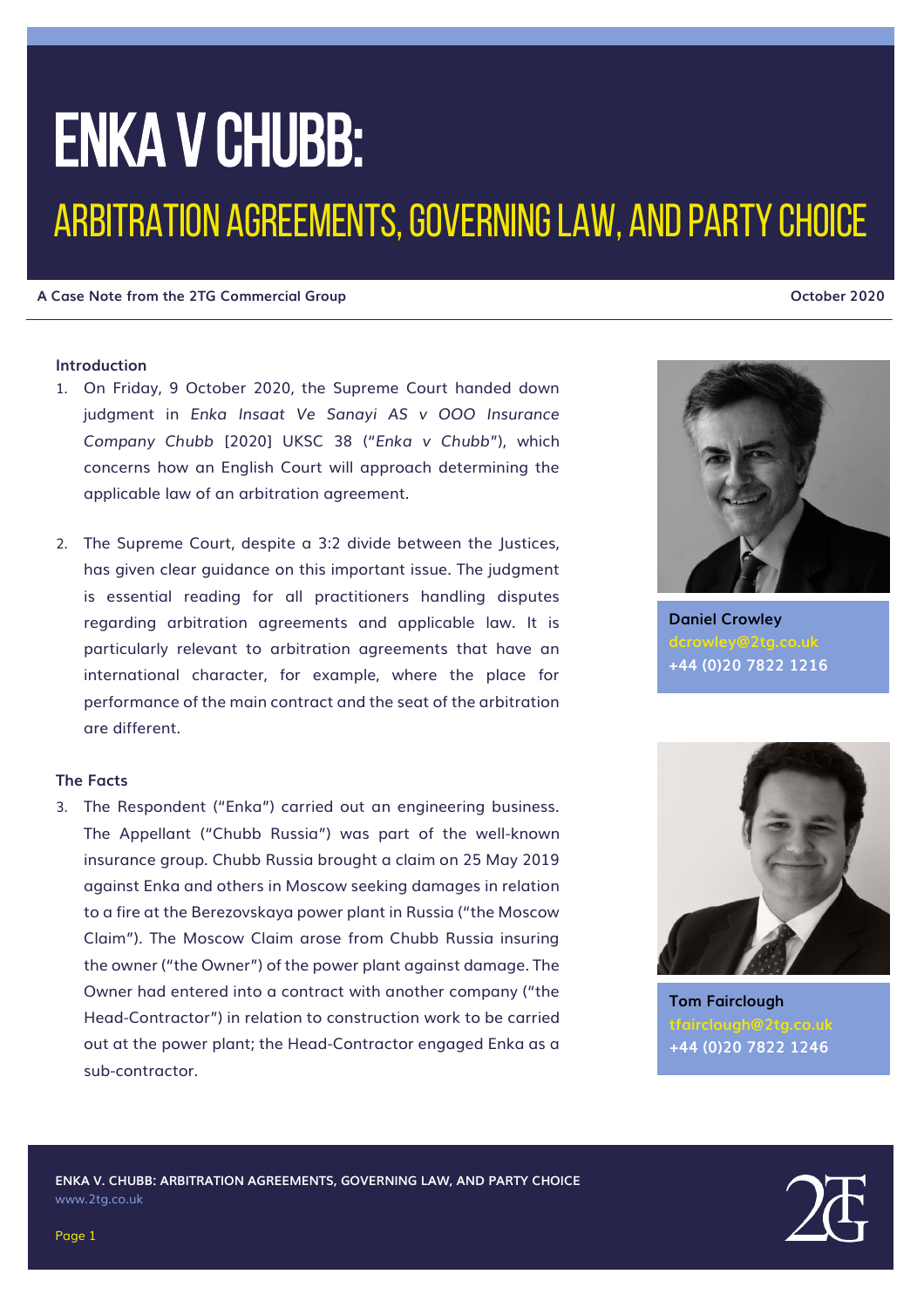4. The contract made between the Head-Contractor and Enka ("the Construction Contract") included an agreement, in amongst the near 500 pages of contractual documentation, to arbitrate. Importantly, clause 50.1 stated "*the Dispute shall be finally settled under the Rules of Arbitration of the International Chamber of Commerce…the place of arbitration shall be London, England*".

#### **Proceedings**

5. Enka issued an Arbitration Claim Form in the Commercial Court, London, seeking declaration that Chubb Russia was bound by the arbitration agreement and an anti-suit injunction restraining Chubb Russia from continuing the Moscow Claim. Enka also filed a motion with the Moscow Court seeking dismissal of the Moscow Claim pursuant to the arbitration agreement. It was acknowledged that the Construction Contract itself was governed by Russian law (SC Judgment, [161]). However, because arbitration agreements are severable from the contracts they are related to (or even contained in), there remained the question of what law governed the arbitration agreement. It was agreed by the parties that if English law governed the arbitration agreement then an anti-suit injunction was appropriate unless there were strong reasons not to order the same. There was a disagreement about what the position would be if Russian law governed the arbitration agreement; Enka said it would be irrelevant and the English Courts would still able to grant an anti-suit injunction, whereas Chubb Russia said in such a situation the Russian Courts were best placed to determine the issues.

6. Enka contended that the arbitration agreement was governed by English law. Chubb Russia argued that the arbitration agreement was governed by Russian law.

#### **The Issue**

*…*

7. The issue was neatly summarised in the Supreme Court judgment:

> *"1. Where an international commercial contract contains an agreement to resolve disputes by arbitration, at least three systems of national law are engaged when a dispute occurs. They are: the law governing the substance of the dispute; and the law governing the agreement to arbitrate; and the law governing the arbitration process.*

*2. The central issue on this appeal concerns which system of national law governs the validity and scope of the arbitration agreement when the law applicable to the contract containing it differs from the law of the seat of the arbitration*".

#### **Commercial Court and Court of Appeal**

- 8. The English claim was initially heard by Baker J, who dismissed Enka's case. Baker J declined to reach a decision on the applicable law of the arbitration agreement and instead decided the matter on *forum non conveniens* grounds: [2019] EWHC 3568 (Comm).
- 9. The Court of Appeal ([2020] EWCA Civ 574) held that Baker J's approach was wrong in principle. Given that the English Courts were the Courts of the seat, the English Courts were said to be the right Courts to determine whether to grant an anti-suit injunction. Where there was no express choice of law for the arbitration

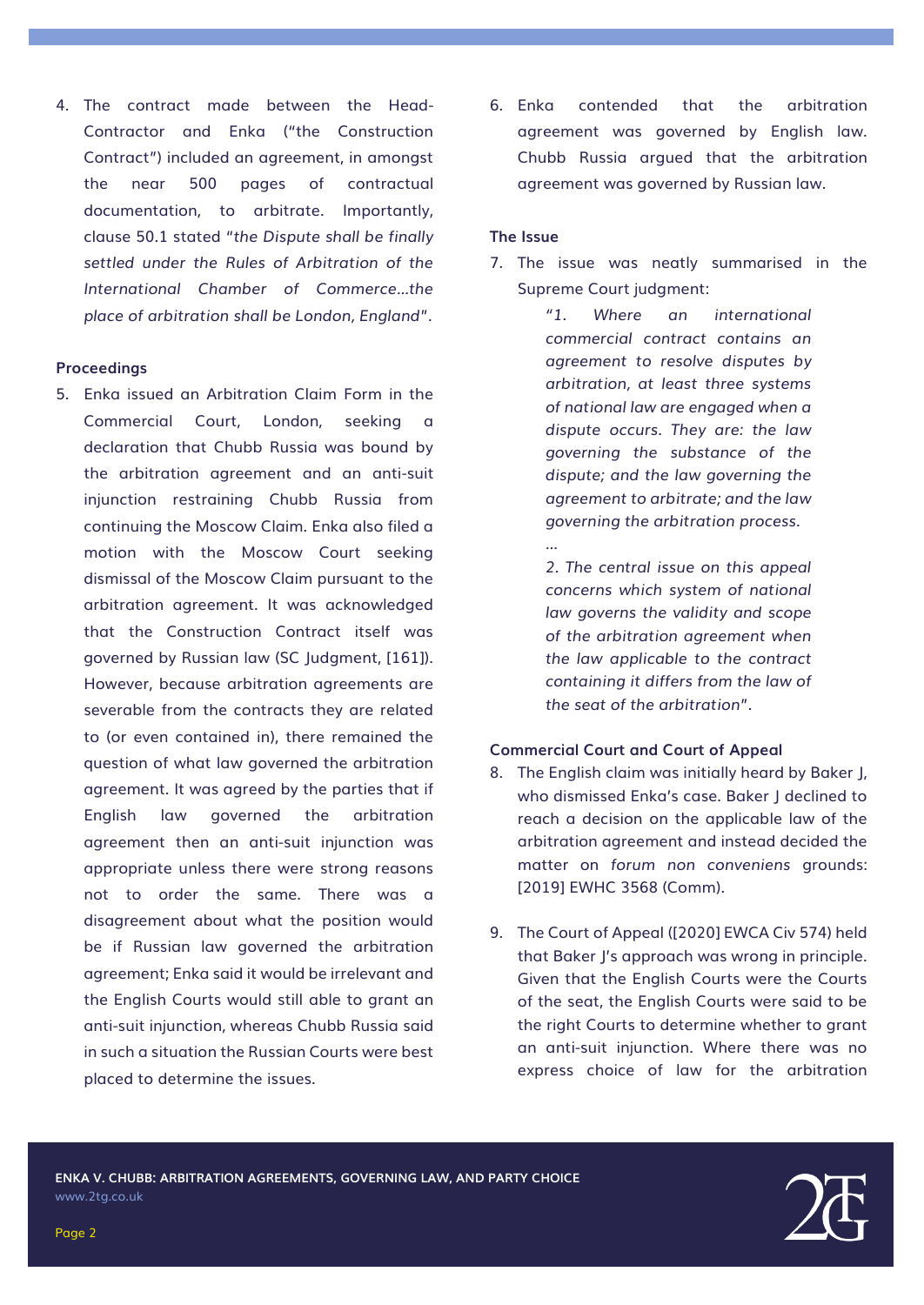agreement, the Court of Appeal found that there was a:

"*strong presumption that the parties have impliedly chosen the curial law as the [arbitration agreement] law. This is the general rule, but may yield to another system of law governing the arbitration agreement where there are powerful countervailing factors in the relationship between the parties or the circumstances of the case*" (CA Judgment, [105](3)).

#### **The Supreme Court**

#### *Majority*

- 10. Lords Hamblen and Leggatt gave the majority judgment, with which Lord Kerr agreed. In short, it was said that because Rome I does not apply to arbitration agreements, English Courts must decide which system of law governs the arbitration agreement by applying the common law rules for determining the law governing contractual obligations. Those rules are that a contract is governed by "*(i) the law expressly or impliedly chosen by the parties; or (ii) in the absence of such choice, the law with which it is most closely connected*" (SC Judgment, [27]). When deciding whether or not the parties had chosen, expressly or impliedly, the applicable law for the arbitration agreement, the Court had to use the principles of contractual interpretation available in English law as the law of the forum (SC Judgment, [33]).
- 11. Given that an express choice of jurisdiction does not, in and of itself, give rise to an implied choice of law (see *Star Shipping AS v China Shipping Foreign Trade Transportation Corpn (The Texas Star)* [193] 2 Lloyd's Rep 445, 451-2 (per Steyn LJ)), it was held that the Court of Appeal was wrong to find that in choosing the arbitral seat there was a "*strong presumption*"

that the law of that seat was intended to apply to the arbitration agreement.

- 12. Laying down a general proposition, the majority held that where the parties have not specified the law applicable to the arbitration agreement, but there has been a choice of law as to the main contract, that choice would, "*in the absence of good reason to the contrary*", also apply to the arbitration agreement (SC Judgment, [43]). This is said to provide certainty, coherence, and consistency, whilst also avoiding unnecessary complexities and artificialities (SC Judgment, [53]).
- 13. If there was no choice of law as to either the main contract or the arbitration agreement, then how does a Court determine the law of the arbitration agreement? In such a situation, "*the court must…determine, objectively and irrespective of the parties' intention, with which system of law the arbitration agreement has its closest connection*" (SC Judgment, [118]). This is analytically different from identifying an implied or express choice of law; it is instead a pure question of law. As a general rule, it was held that the law with which the arbitration agreement is most closely connected is the law of the seat of the arbitration (SC Judgment, [119]). Such a general rule was said to have several benefits, including certainty and giving effect to commercial purpose (SC Judgment, [120] – [144]). As such, English law applied to the arbitration agreement as the same was the law with which the arbitration agreement was most closely connected (SC Judgment, [156]).
- 14. Applying the foregoing general principles, the majority held that the Construction Contract contained no express or implied choice of law. As such, the arbitration agreement was governed by English law given England was the arbitral seat (SC Judgment, [171]) and an anti-

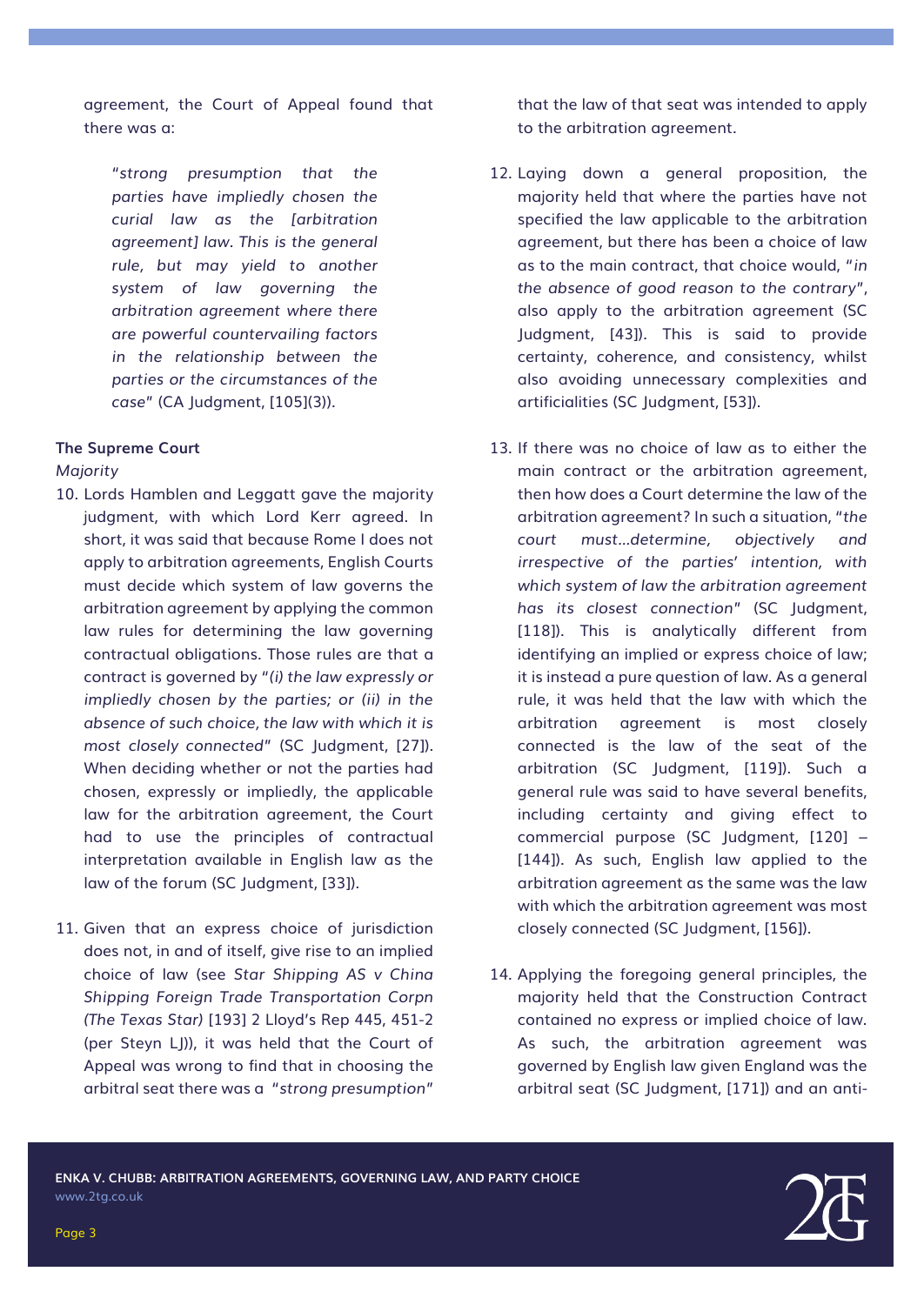suit injunction was appropriate (SC Judgment, [186]).

15. Even though it was unnecessary to decide the point, the majority went further and examined what the position would be if Russian law had applied to the arbitration agreement. Chubb Russia's argument was that considerations of comity made it appropriate to defer to the Russian Courts as a matter of discretion if Russian law applied. Whilst the majority accepted that the granting of an anti-suit injunction is always a matter of discretion and there may be circumstances when it is appropriate to await a foreign Court's judgment (SC Judgment, [183]), where the issue is merely whether an arbitration agreement has been breached, any considerations of deference to the foreign court:

> "*should generally give way to the importance of upholding the parties' bargain and restraining a party to an arbitration agreement from doing something it has promised not to do…the principles governing the grant of an anti-suit injunction in support of an arbitration agreement with an English seat do not differ according to whether the arbitration agreement is governed by English law or foreign law*" (SC Judgment, [183] – [184]).

16. Therefore, had the arbitration agreement been governed by Russian law then the English Court would have had to determine whether, pursuant to Russian law, the arbitration agreement was valid and the Moscow Claim fell within the scope of the same. If the arbitration agreement was valid and the Moscow Claim fell within its scope, then it would "*in any event have been appropriate to grant an anti-suit injunction*" (SC Judgment, [185]).

#### *Minority*

17. Lords Burrows and Sales wrote dissenting judgments. Whilst they agreed that, where the main contract includes a provision stating the applicable law of that contract, the ordinary effect will be that the same governs the arbitration agreement, they disagreed about the situation where the main contract had no express or implied choice of law. Their view was that there is a general rule that the applicable law of the main contract is also the applicable law of the arbitration agreement, as the law of the main contract is the system of law with which the arbitration agreement has its closest connection (SC Judgment, [255]).

#### **Practical Tips**

- 18. Despite the 3:2 divide between the Justices, the case has provided certainty regarding the English Courts' approach to determining the applicable law of arbitration agreements.
- 19. As this case demonstrates, international contracts and international commercial arbitrations often engage a number of different systems of law. Care should be taken in advance to ensure the parties' wishes as to applicable law is clarified and made certain.
- 20. To achieve clarity and certainty:
	- (i) The parties should make an express choice of law to govern the contract (including the arbitration agreement). For example, *"This Agreement is to be governed by and construed in accordance with the laws of [a named country]"*. For maximum certainty, such a clause should be both in the main contract and in the section providing for the arbitration agreement.
	- (ii) If the parties have not made an express choice of law to govern the contract (including the arbitration agreement), the parties can still make an express

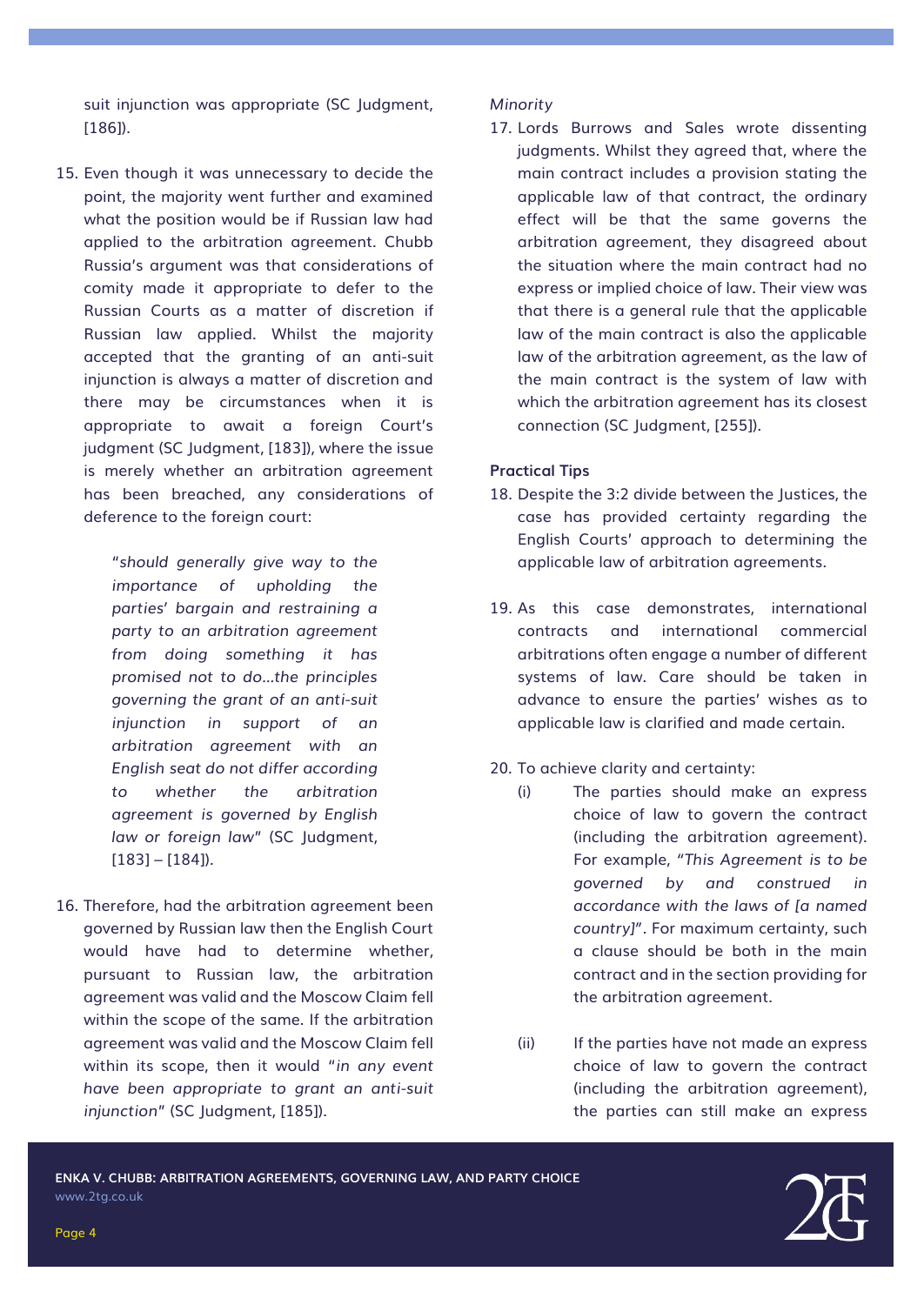choice of law to govern the arbitration agreement. That express choice of law can be different from the law of the contract and/or the law of the seat of the arbitration. Party autonomy, post-*Enka v Chubb*, is still key; what matters is expressing the parties' wishes so as to avoid falling back on default rules of law.

- 21. Whether there has been a choice of law to govern the arbitration agreement is governed by the law of the forum; in *Enka v Chubb* English law was the law of the seat of the arbitration and so determined how the Court should approach contractual interpretation (SC Judgment, [27] - [34], [170(iii)]).
- 22. Care should be taken over the seat of any arbitration. If the seat is England and the English Courts cannot find an express or implicit choice of law within the main contract or arbitration agreement, then, as a default position, they will apply English law to the arbitration agreement. Parties should be aware of such a general rule when choosing an arbitral seat.
- 23. Finally, *Enka v Chubb* is a testament to the speed and efficiency of English Court proceedings. As Lords Hamblen and Leggatt said:

*"24. It is a striking feature of the English proceedings that the trial, the appeal to the Court of Appeal and the appeal to the Supreme Court have all been heard in just over seven months. This is a vivid demonstration of the speed with which the English courts can act when the urgency of a matter requires it.*"

This is clearly a point that commercial parties will wish to keep in mind when choosing arbitral seats and/or jurisdiction.

**[Daniel Crowley](https://www.2tg.co.uk/people/daniel-crowley-c-arb/) [Tom Fairclough](https://www.2tg.co.uk/people/tom-fairclough/)** 12 October 2020 2 Temple Gardens

#### **Disclaimer**

No liability is accepted by the authors for any errors or omissions (whether negligent or not) that this article may contain. The article is for information purposes only and is not intended as legal advice. Professional advice should always be obtained before applying any information to particular circumstances.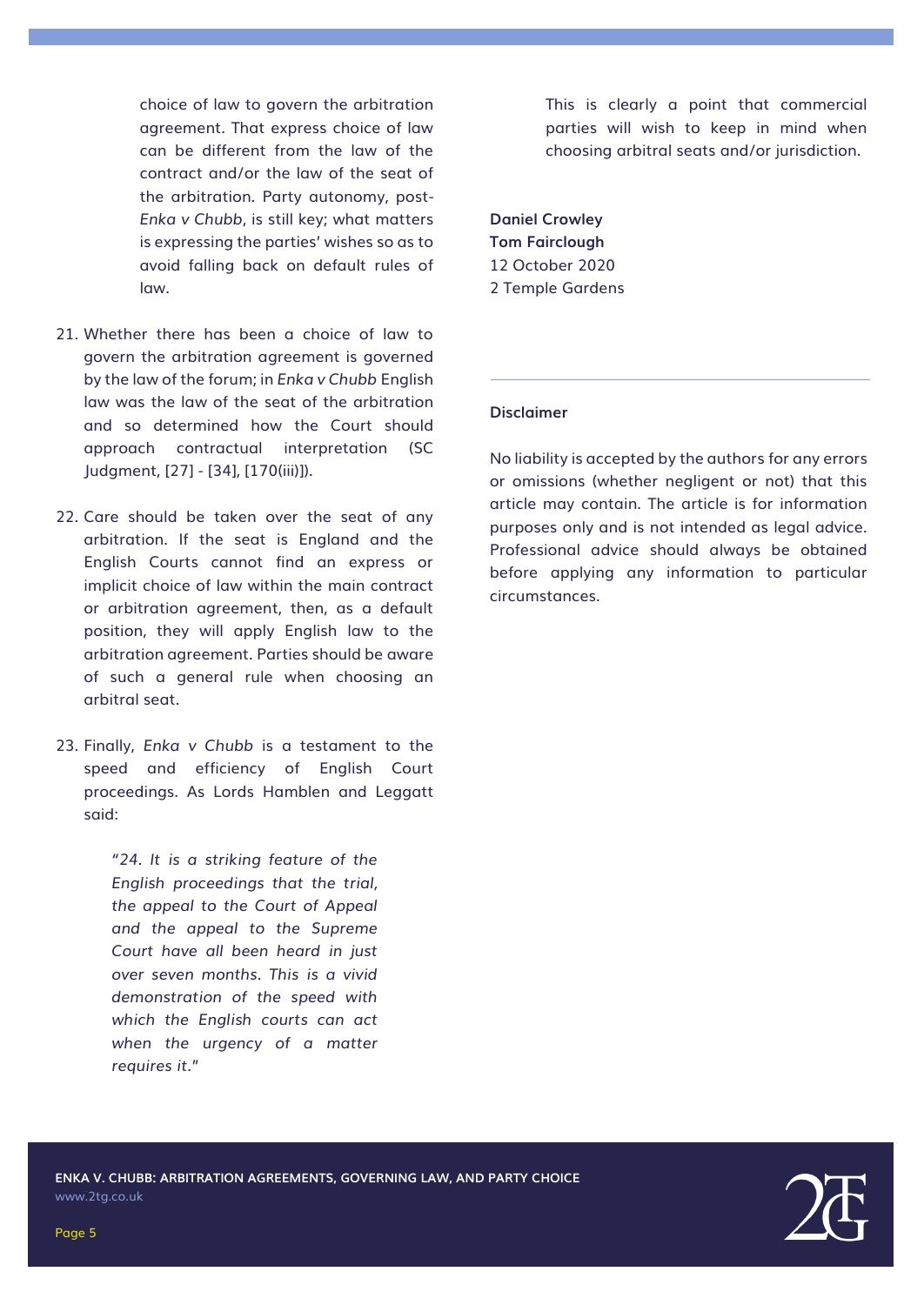## About the author



**Daniel Crowley dcrowley@2tg.co.uk +44 (0)20 7822 1216**



Daniel Crowley is a Barrister and Chartered Arbitrator.

To view Daniel's full website profile, please **[click here](https://www.2tg.co.uk/people/daniel-crowley-c-arb/)**.



**Tom Fairclough +44 (0)20 7822 1246**

#### **Tom Fairclough (2015 call)**

Tom Fairclough is a Barrister. He was Judicial Assistant to Lady Arden and Lord Leggatt in the Supreme Court and Privy Council for the legal year 2019 - 2020. Tom returned to 2TG in August 2020.

To view Tom's full website profile, please **[click here](https://www.2tg.co.uk/people/tom-fairclough/)**.

2 Temple Gardens, London EC4Y 9AY Tel +44 (0)20 7822 1200 Fax +44 (0)20 7822 1300 clerks@2tg.co.uk www.2tg.co.uk